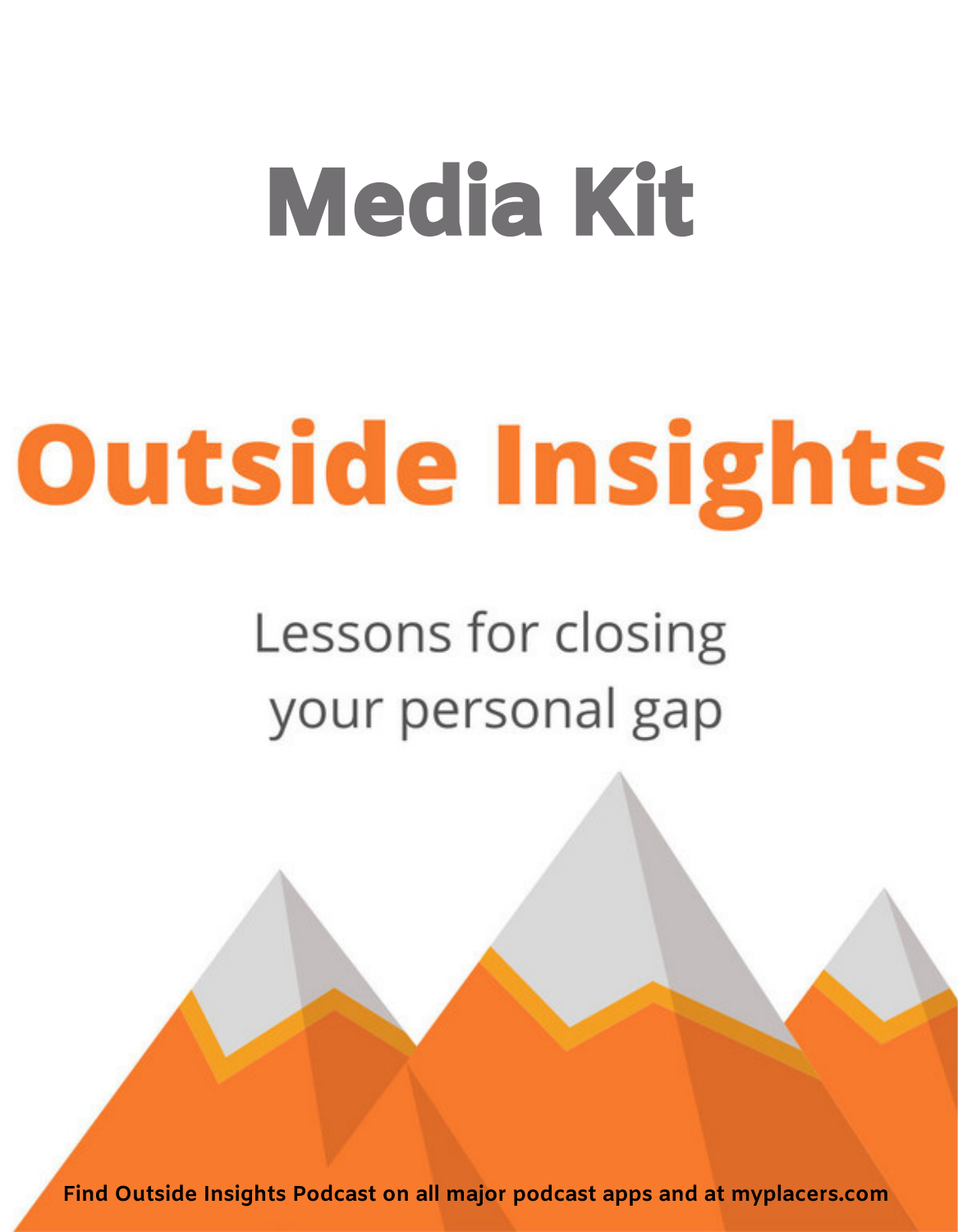#### THE OUTSIDE INSIGHTS COMMUNITY

# **Outside Insights**

A Relevant Podcast and Blog by Chris Burkhard

#### **EVERY JOURNEY STARTS SOMEWHERE**

Outside Insights Podcast is a platform for sharing lessons and concepts curated to close personal gaps. At its core, it's a community that recognizes there's always progress to be made – big or small.

Everyone has lessons to share – from strategies for successful entrepreneurship, to how to live a balanced life – mind, body, and soul.

**"Outside Insights is rooted in one, powerful idea: The best results come from pushing the limits."**

Chris Burkhard

Life-changing experiences are embraced only by those who dare to step outside of their comfort zones. Epic journeys wait on the other side of comfort zones.

Outside Insights delivers inspiration, tools, and "aha moments." Find our contact information on Page 4 and start the process to guest on Outside Insights.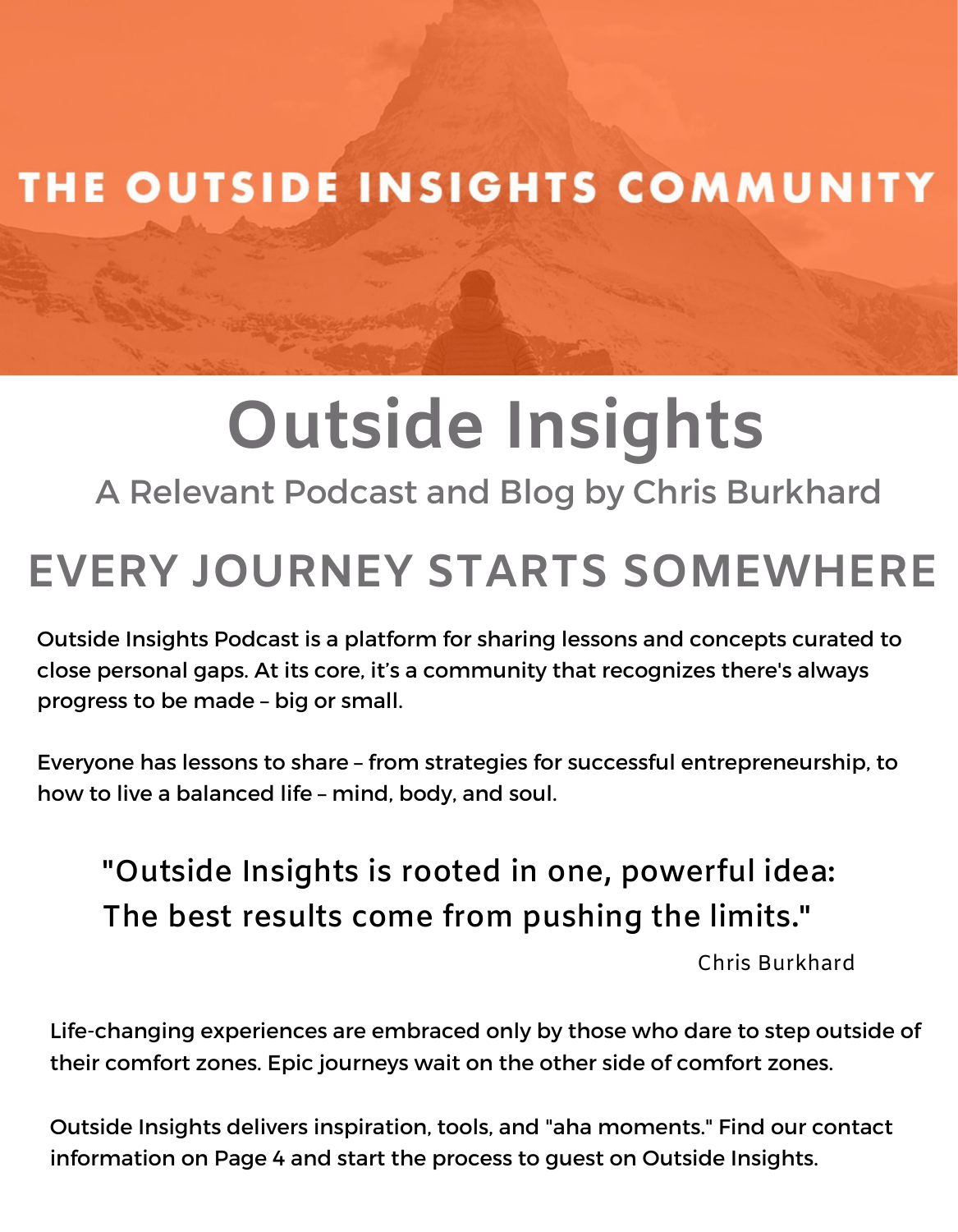#### **Meet Podcast Host: Chris Burkhard**



Chris Burkhard

Chris Burkhard, a fourth-generation entrepreneur, has been driving change in his business for more than 20 years. Placers, his award-winning workforce company, matches job seekers to meaningful work as a consultant to businesses for contingent-workforce best practices. Chris is a cultural servant leader, and influencer, and Placers stands solid as a unique organization that gives back to the communities it serves.

Chris fosters a workplace culture that encouranges people to be themselves and take risks. He advocates thought leadership and as a result, Placers made Inc. 5000's list of America's Top Private Companies 10 times. As an agent of change, he was named Small Business Person of the Year, Delaware, 2020, by the Small Business Association.

Chris wholly loves the outdoors. He aligns with the gifts nature offers. He currently lives in Delaware but manifests on living in the mountains of Wyoming -- the "Equality State" -- fitting! He is an innovator and "Scaling Up Coach" who aspires to mentor and navigate entrepreneurs through crossroads to create and sustain successful businesses.

Chris embraces life and its balance -- melding professional with personal. He is a committed husband and father to two, young adults, and two Aussie Shepherds: Gracie and Ziggy.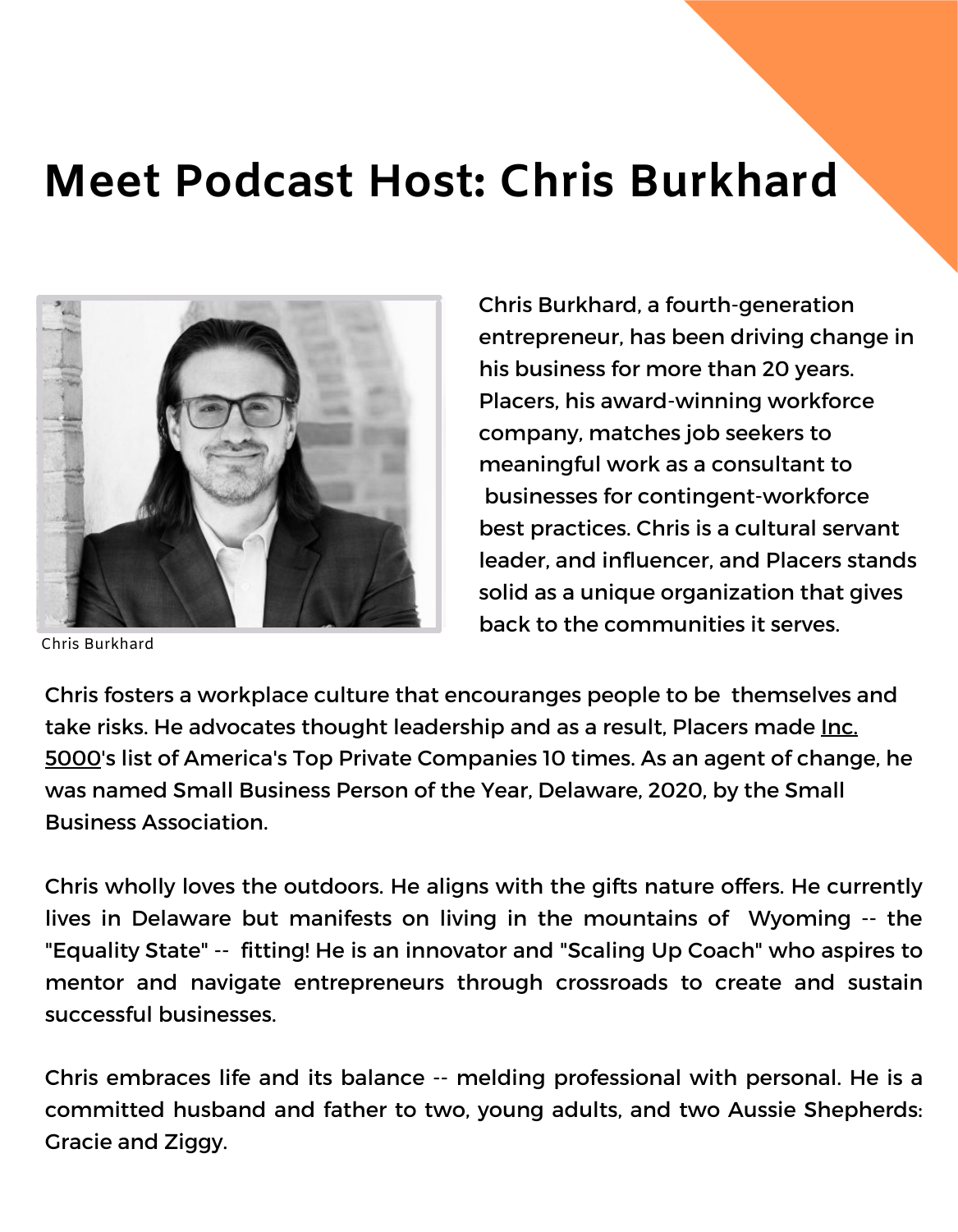

### HOW DO YOU HELP CLOSE GAPS?

Guests who gain access to our platform amplify their brand, service or product, and optimize their voice across all of our channels for top-tier cross-branding.

While sharing your stories on this unedited platform, you're empowered to have authentic and direct conversations with one of Delaware's culturally driven influencers, to push the limits of thought leadership.

Outside Insights Podcast is two years old and already garners nearly a million listeners! Outside Insights Blog boasts the same number in readers.

Our intention is focused on presenting an unedited, long-form self-help format that reaches a global audience. Expect expanded content including intriguing storytelling from authors, entrepreneurs, and community leaders who selflessly share "the how" of their journeys, current stations, and lessons learned that closed gaps.

**Podcast Host Chris Burkhard chris@myplacers.com (302) 480-1487**





**Podcast Producer Jason Mathews jmathews@myplacers.com (302) 241-0428**